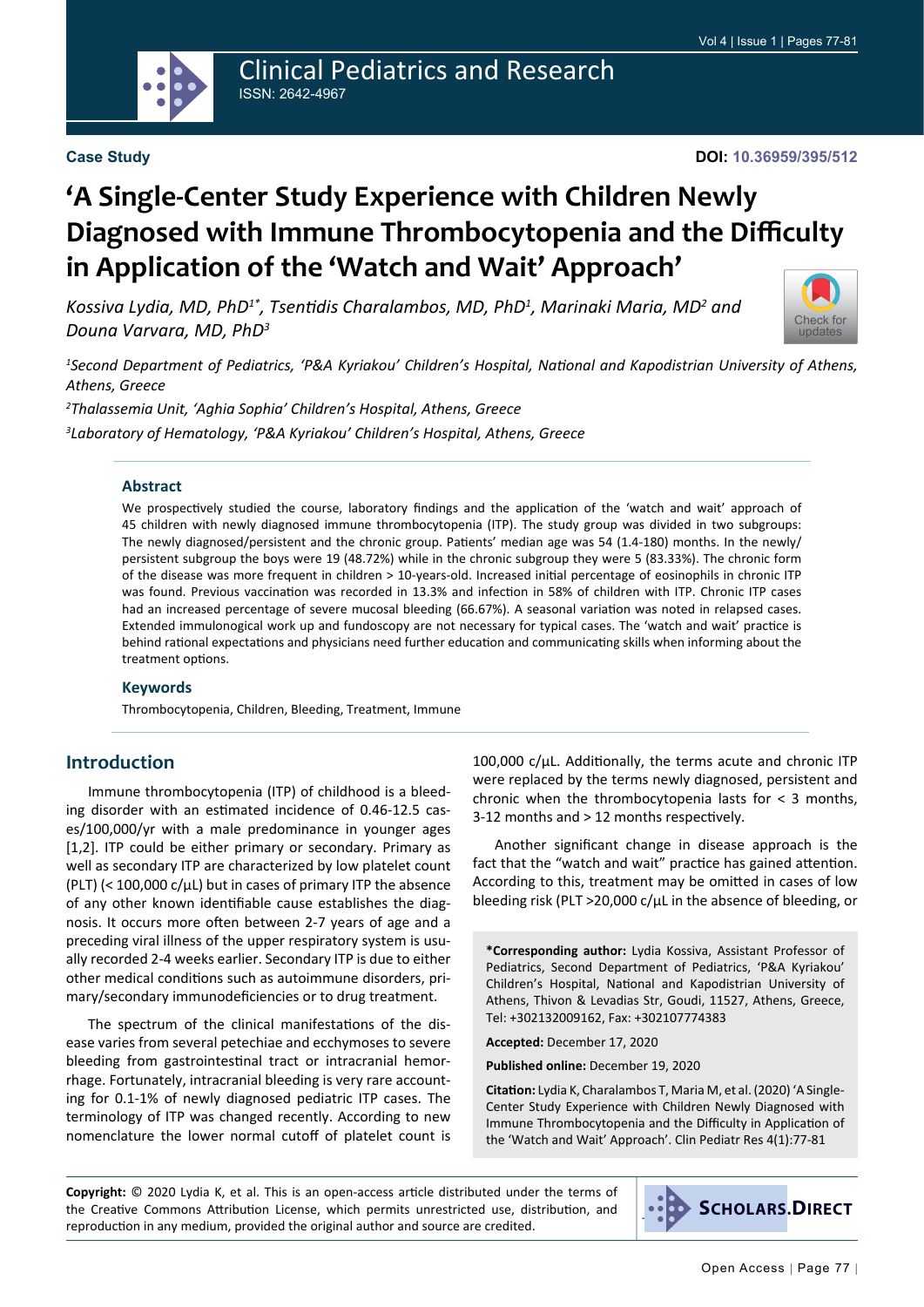other identified comorbidities known to cause bleeding diathesis). It is agreed that the treatment should be tailored to the patient and the platelet count is not the only thing that counts in terms of treatment decisions. It must be taken into account along with other parameters, such as the bleeding phenomena, the age of the patient and the other possible co-morbidities. Nevertheless, ITP treatment options are based not only on the above parameters but also on treating physician's determination to face family's anxiety and respond effectively to their concerns. The unpredictable course and duration of the disease impose significant concerns to the treating physician and augments the anxiety of patient's family.

Even though peripheral destruction of antibody-coated platelets still remains the main mechanism of thrombocytopenia, reports revealed that the same antibodies could target not only the platelets but also the megakaryocytes as well [3]. The later mechanism gave rise to new therapeutic agents, the so-called thrombopoietin (TPO) receptor agonists (romiplostim, eltrombopag). Nowadays the therapeutic approach of ITP in children is challenging and includes the "watch and wait" option as well as immunomodulatory treatments such as intravenous immunoglobulin G (IVIG), corticosteroids, rituximab and TPO agonists. A few retrospective studies tried to shed light as far as the duration and respond to treatment are considered [4-6]. Most of them did not take into consideration the new terminology of the disease. Our goal is to apply the new criteria of duration of the disease and prospectively evaluate the clinical course and characteristics of the disease along with the compliance of treating physicians to the 'watch and wait' practice.

#### **Patient and Methods**

We prospectively evaluated children with newly diagnosed ITP from January 2015 to December 2017. The children were admitted to the pediatric ward of a tertiary pediatric hospital, which is one of the two referral pediatric centers in central and south Greece. Hospitalization criteria included PLT < 10000 c/μL, severe mucosal bleeding or living far away from the hospital. Demographic, clinical and laboratory data were collected from all patients along with medical and family history. The patient underwent thorough clinical and laboratory evaluation with full blood count, immunological and biochemistry markers. We divided the study group in two subgroups: The newly diagnosed/persistent (0-3 and 3-12 months from diagnosis respectively) and the chronic group (ITP lasting > 12 months).

The diagnosis of primary ITP was established by the presence of isolated thrombocytopenia (PLT < 100000/μL) in an otherwise healthy child without any other possible cause of secondary thrombocytopenia. All children were followed for at least one year. The 'watch and wait' approach was applied in a few cases. For the rest of the cases, treatment with IVIG or corticosteroids was administered.

The study protocol was in accordance with the Helsinki declaration and was approved by the Ethics Committee of the hospital. Informed consent was given in advance from patients' parents or legal guardians.

<span id="page-1-0"></span>**Table 1:** Demographic and clinical characteristics of the study population.

| Characteristic       | No (%), median(range)<br>$N = 45$ |  |
|----------------------|-----------------------------------|--|
| Age (months)         | 54 (1.4-180)                      |  |
| Sex                  |                                   |  |
| <b>Boys</b>          | 24 (53.33%)                       |  |
| Girls                | 21 (46.67%)                       |  |
| Type of ITP          |                                   |  |
| Acute ITP            | 39 (86.67%)                       |  |
| Chronic ITP          | 6(13.33%)                         |  |
| <b>Transient ITP</b> |                                   |  |
| <b>ITP</b> remission | 33 (73.33%)                       |  |
| <b>ITP</b> relapse   | 12 (26.66%)                       |  |

# **Statistical Analysis**

Stata for windows (StataCorp. 2009. *Stata Statistical Software: Release 11*. College Station, TX: StataCorp LP) was used for statistical computation. Data are presented as actual numbers (proportions) for categorical variables and median (interquartile range) for continuous variables. Comparisons between groups were assessed with Fisher's exact test for categorical variables and the Mann-Whitney U test for continuous variables. In order to preserve the familywise error-rate p < 0.004 was considered statistically significant.

#### **Results**

The study group consisted of 45 children (24 boys) with median age 54 (1.4-180) months. According to new nomenclature 39/45 (86.7%) children were characterized as newly diagnosed/persistent cases and 6/45 (13.3%) children exhibited thrombocytopenia for > 12 months (chronic ITP) (cITP) ([Table 1](#page-1-0)). In the newly diagnosed/persistent subgroup 19 patients (49%) were boys and 20 (51%) patients were girls while in the chronic subgroup 5 patients (83%) were boys and 1 patient (17%) was a girl.

The patients' median age was 54 (1.4-180) months distributed as 35 below 10 years of age and the remaining 10 being exact 10-year-old or older. The median age of the subgroup of newly diagnosed/persistent disease was 54 (1.4-180) months. The median age of the subgroup of chronic disease was 75 (36-168) months. Comparison of the two subgroups revealed that first manifestation of thrombocytopenia at an older age was linked to development of chronic disease but these results lacked statistical significance [\(Table 2](#page-2-0)). There was a tendency for greater proportion of eosinophils in patients with cITP compared to those with newly diagnosed/persistent ITP at the first presentation of the disease [\(Table 2\)](#page-2-0).

Recent previous vaccination was recorded in 6 out of 45 patients (13%) and infection in 26 out of 45 patients (58%) respectively. Most of the post-infection cases of ITP belonged to the newly diagnosed/persistent ITP group (23/39, 59%). The majority of cases occurred during spring. For the types of hemorrhagic manifestations we found that 26 among 45 (26/45) (58%) exhibited only ecchymoses while 19/45 (42%)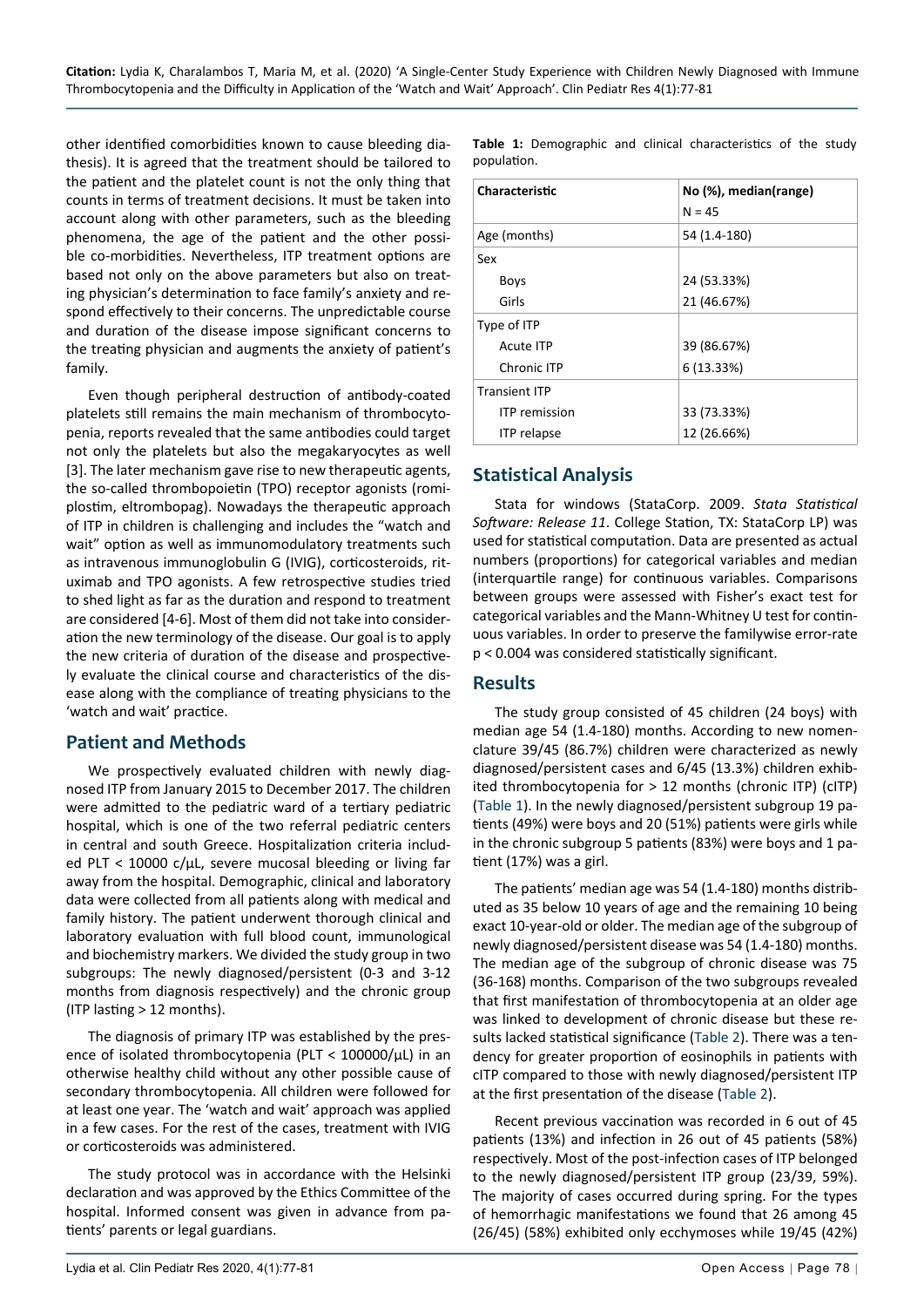**Citation:** Lydia K, Charalambos T, Maria M, et al. (2020) 'A Single-Center Study Experience with Children Newly Diagnosed with Immune Thrombocytopenia and the Difficulty in Application of the 'Watch and Wait' Approach'. Clin Pediatr Res 4(1):77-81

| n (%),<br>median (range) | Newly diagnosed/persistent ITP<br>$(n = 39)$ | chronic ITP ( $n = 6$ ) | p value    |
|--------------------------|----------------------------------------------|-------------------------|------------|
| Age (months)             | 54 (1.4, 180)                                | 75 (36, 168)            | $0.28^*$   |
| Sex (boys),              | 19 (48.72%)                                  | 5 (83.33%)              | $0.126**$  |
| $WBC$ ( $c/µL$ )         | 10000 (4730, 18200)                          | 8250 (2600, 16200)      | $0.5^*$    |
| EO (c/ $\mu$ L)(%)       | 2.15(0, 11)                                  | 4(3,8)                  | $0.025^*$  |
| PLT (c/µL)               | 7000 (200, 86000)                            | 5500 (2000, 41000)      | $0.87^{*}$ |
| $PLT < 10000 c/ \mu L$   | 25/(64.1%)                                   | 4 (66.67%)              | $0.642**$  |
| Hgb (gr/dL)              | 12.4 (8.7, 15.1)                             | 12.7 (10.6, 13)         | $0.76*$    |
| Hct (%)                  | 37.2 (26.2, 46.9)                            | 38.1 (31.9, 39.5)       | $0.77^*$   |
| Mucosal bleeding         | 15 (38.5%)                                   | 4 (66.67%)              | $0.195**$  |
| Vaccination              | 5(12.8%)                                     | 1 (16.67%)              | $0,609**$  |
| Infection                | 23 (59%)                                     | 3(50%)                  | $0.476**$  |
| Spring season            | 14 (35.9%)                                   | 3(50%)                  | $0.407**$  |

<span id="page-2-0"></span>**Table 2:** Characteristics of children with newly diagnosed/persistent ITP vs children with chronic ITP on initial assessment.

\* Mann-Whitney U-test; \*\*Fisher's exact test.

patients had mucosal bleeding. The majority of patients with minor bleeding phenomena belonged to the newly diagnosed/persistent subgroup (24/39, 61.5%) ([Table 2](#page-2-0)). The patients with severe mucosal bleeding belonging to the newly diagnosed/persistent group were 15/39 (38.5%) and those of the chronic ITP group were 4/6 (67%). No patients manifested life-threatening hemorrhage. Initial baseline immunological profile and fundoscopy were negative for all patients in both study subgroups. None of the patients received a diagnosis of malignancy while one patient received a diagnosis of systemic lupus erythematosus within 2 years from the first manifestation of ITP. After parents' information of the therapeutic options, the 'watch and wait' approach was applied in 9/45 (20%) of the patients while the rest 36/45 (80%) had been treated with either IVIG or corticosteroids at the time of diagnosis. The latter percentage was much higher than expected according to guidelines. No one of the patients (9/45) included in the 'watch and wait' practice needed any kind of treatment during follow up.

#### **Discussion**

The aim of the present study was to evaluate the clinical course and characteristics of the disease along with initial laboratory evaluation and the compliance of treating physicians to the 'watch and wait' practice based on the new guidelines [2].

According to age and chronicity, younger children exhibited shorter duration of the disease after the first manifestation of thrombocytopenia. The median age of the patients belonging to newly diagnosed/persistent group was 54 (1.4- 180) months and in patients with chronic ITP the median age was 75 (36-168) months. This is in accordance with previous reports from the Intercontinental Childhood ITP Study Group where children above 10 years of age were more likely to suffer from chronic ITP [7,8]. Male gender predominated in chronic cases of ITP. A meta-analysis from Heitink-Pollé, et al. reported that the female gender predominated in cITP stud-

ies [4]. Our different findings could be due to the small size of our chronic study group.

An increase of the initial percentage of eosinophils in cases which have been evolved to cITP was noted [\(Table 2](#page-2-0)). Noteworthy is that no patient with eosinophilia had a history of atopy or recent use of any medication. It seems that the degree of eosinophilia at first presentation might be related with chronicity. A possible explanation could be an ongoing antibody dependent cell-mediated cytotoxicity which through IL-9, IL-13 and IL-15 indirectly induces eosinophilia.

An extended initial immunological evaluation did not have a significant prognostic role for the duration of the disease, as we did not find differences between the two subgroups of patients. We recommend against extended immunological testing at the time of diagnosis. This is in line with previous reports and emphasizes the need for further immunological evaluation only in chronic or atypical cases of ITP [9].

No one patient had clinical findings suggestive of malignancy during the study period and the need for bone marrow aspiration is doubted even in cases where treatment with corticosteroids must be started. This is in accordance with previous reports [10-12].

We found that the majority of cases occurred during spring. We do not have an explanation of this seasonal variation. Larger studies are necessary to clarify this observation. A preceding viral illness was reported in 26/45 (58%), mostly in the subgroup of newly diagnosed/persistent cases (23/39- 59%). The most common preceding infection was influenza infection. All patients of the study group had been tested for influenza with PCR and 22 got a positive result (20 from the newly/persistent group and 2 from the chronic group). Eighteen patients received treatment with oseltamivir. Our findings are in line with previous reports where a viral infection is more often linked to newly diagnosed/persistent ITP with a short duration and quick resolution of thrombocytopenia without severe bleeding [2,5,6,8]. Additionally, there was a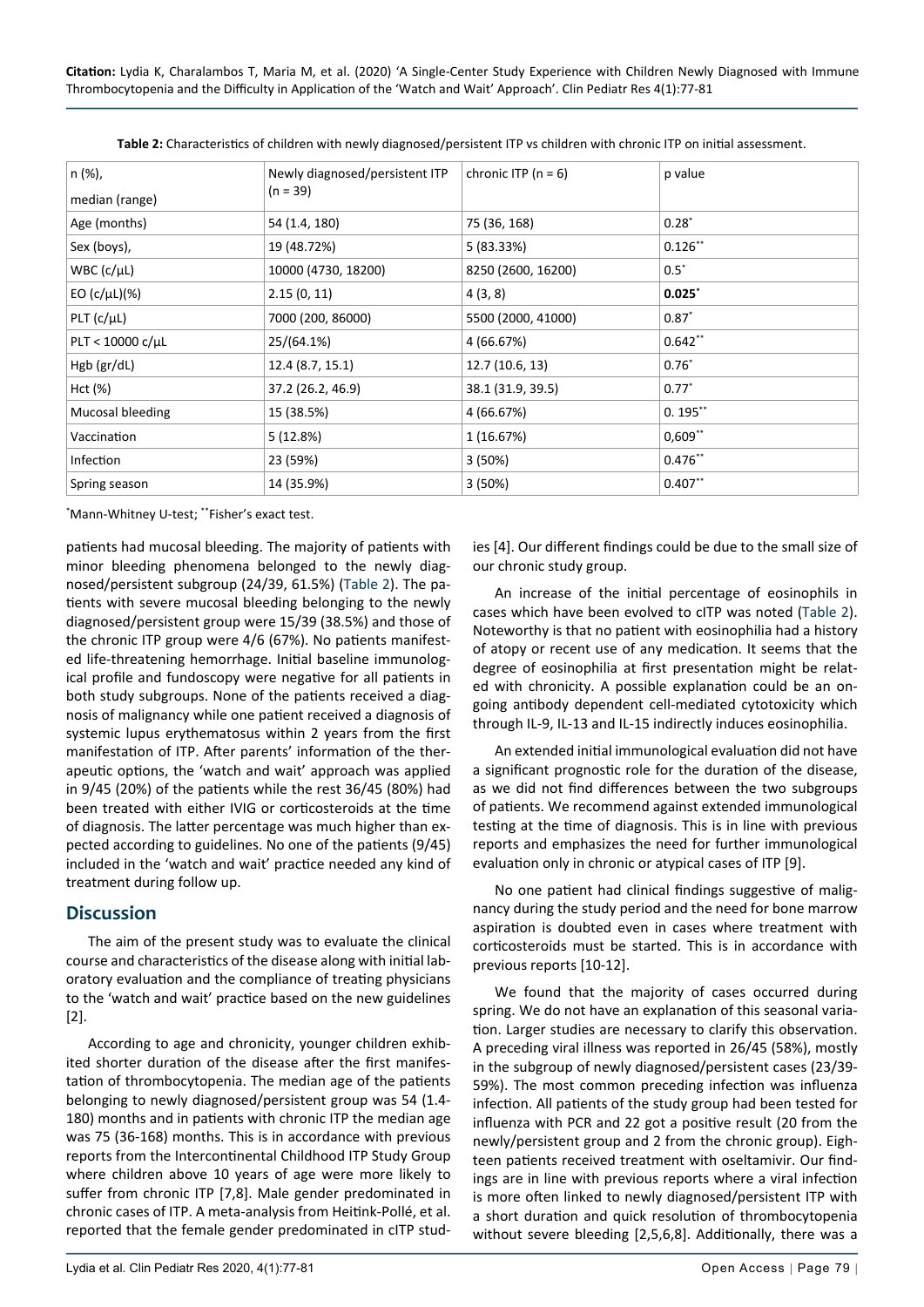tendency of relapse in cases presented during spring. A preceding influenza infection was reported in 5/12 relapsed cases. To our knowledge this is the first time to report a possible seasonal correlation with the recurrence of the disease.

A previous vaccination history was reported in 6/45 (13.3%) of our patients. As in other reports, thrombocytopenia occurred 2-3 weeks after the first dose of vaccination (MMR - 5 cases, Hepatitis A 1 case) and resolved spontaneously within a few weeks [13]. All subjects' immunization schedules had been checked and only 6 of them had a vaccination 2-3 weeks before overt manifestation of thrombocytopenia and no one of them reported any hematological problem in the past. We emphasize the need of vaccination since the risk of complications especially from measles is much higher than the risk of post-vaccination thrombocytopenia.

The bleeding phenomena were more severe in the subgroup of chronic ITP according to our results. Patients with chronic ITP were more likely to exhibit mucosal bleeding at the time of diagnosis in contrast to newly diagnosed/persistent patients that exhibited mainly petechiae and ecchymoses. Some previous papers reported that the more severe the bleeding the shorter the duration of the disease [5,6,8]. The difference in our results could be explained by the small size of the study group. We did not have life-threating hemorrhages even in children with extremely low platelet counts (< 10000 c/μL). Our results are in line with previous reports highlighting the fact that the severity of thrombocytopenia is not the only thing that matters in terms of bleeding risk stratification and medical intervention [14]. The latter is well established from large studies and in the last decade there was a significant shift towards the "watch and wait" approach especially in the UK [10,15,16].

Unfortunately the "watch and wait" approach is difficult to apply, as there are main issues such as parental stress and medical liability. Our results are in accordance with reports from the United States as far as treatment is concerned. In details, a much higher percentage 36/45 (80%) than expected according to guidelines, received treatment at the time of diagnosis. No one of the patients (9/45) included in the 'watch and wait' practice needed any kind of treatment during follow up. According to UK treatment criteria based not only on the platelet count but also on the severity of bleeding, a significant percentage of our study group could have been remained untreated as only 19/45 (42.2%) displayed mucosal bleeding and 29/45 (64.4%) firstly presented with extremely low number of platelets (< 10000 c/μL). In accordance with our study a previous study from Kühne, et al. reported the same percentage (20%) of newly diagnosed children being observed without treatment [17]. In favor of the above "watch and wait" practice is the report from Heitink-Polle, et al. which demonstrated no significant difference in the rate of cITP development between the untreated and the IVIG-treated patients [18]. The fact that we did not reach the desirable percentage of "watch and wait" cases could be attributed mainly to the lack of expert education of the medical staff on this topic. We came across doctors who were unwilling to recognize the need for the aforementioned practice. In those cases, it seems that the fear of legal problems overcomes

any rational thought. When it comes to patients' families, a thorough and detailed discussion with a well-educated practitioner on the treatment options, in most cases resulted in acceptance of the "watch and wait" practice. We need adequately prepared doctors, to discuss in a relaxed way with the families and try to persuade them for the value of the "watch and wait" strategy underscoring the possible side effects and the cost of an unnecessary treatment.

According to our institutional protocol initial baseline fundoscopy was performed and it was negative in all subjects. Even though the need for ophthalmological examination is very weak, it is difficult to avoid it in patients receiving IVIG and complaining of headache. In a study by Capua, et al. it was stated that routine fundoscopy is not obligatory in ITP patients without vision impairment. We absolutely agree, and we no longer perform fundoscopy during initial assessment [19].

Our study has several strengths and limitations as well. The strengths are the prospective design of the study along with the lack of loss of individuals to follow up. On the other hand the small size of the sample and the relatively short duration of the study are considered its main limitations.

## **Conclusions**

In conclusion, ITP in children is a rather benign self-limited disease. In the majority of cases thrombocytopenia lasts < 12 months especially in younger children with short duration of bleeding phenomena. Severe hemorrhage is very rare. Post-infection ITP seems to have a short duration and occur mainly during spring. An increased initial percentage of eosinophils might determine a higher chance of developing chronic ITP. Extended immunological work up, fundoscopy and bone marrow aspiration are not necessary for typical cases. The avoidance of unnecessary treatment was difficult task due to parental anxiety and to fear for legal issues from the practitioners. A further detailed discussion with the family could alleviate their concerns and increase the rate of acceptance of the 'watch and wait' practice in eligible cases. For this purpose, practitioners should be trained to answer family's reasonable questions in a rather relaxed and not anxious way. Further larger and long-lasting studies are necessary to clarify our results. Overall ITP in children is still a diagnosis of exclusion with good outcome that needs individualized evaluation and approach.

### **Declarations**

#### **Funding resources**

No funding resources.

#### **Conflict of interest**

Authors declare no conflict of interest.

#### **Contribution of each co-author**

**Kossiva Lydia:** Main investigator, responsible for the design of the study and the writing of the paper.

**Tsentidis Charalambos:** Responsible person for the statistical analysis.